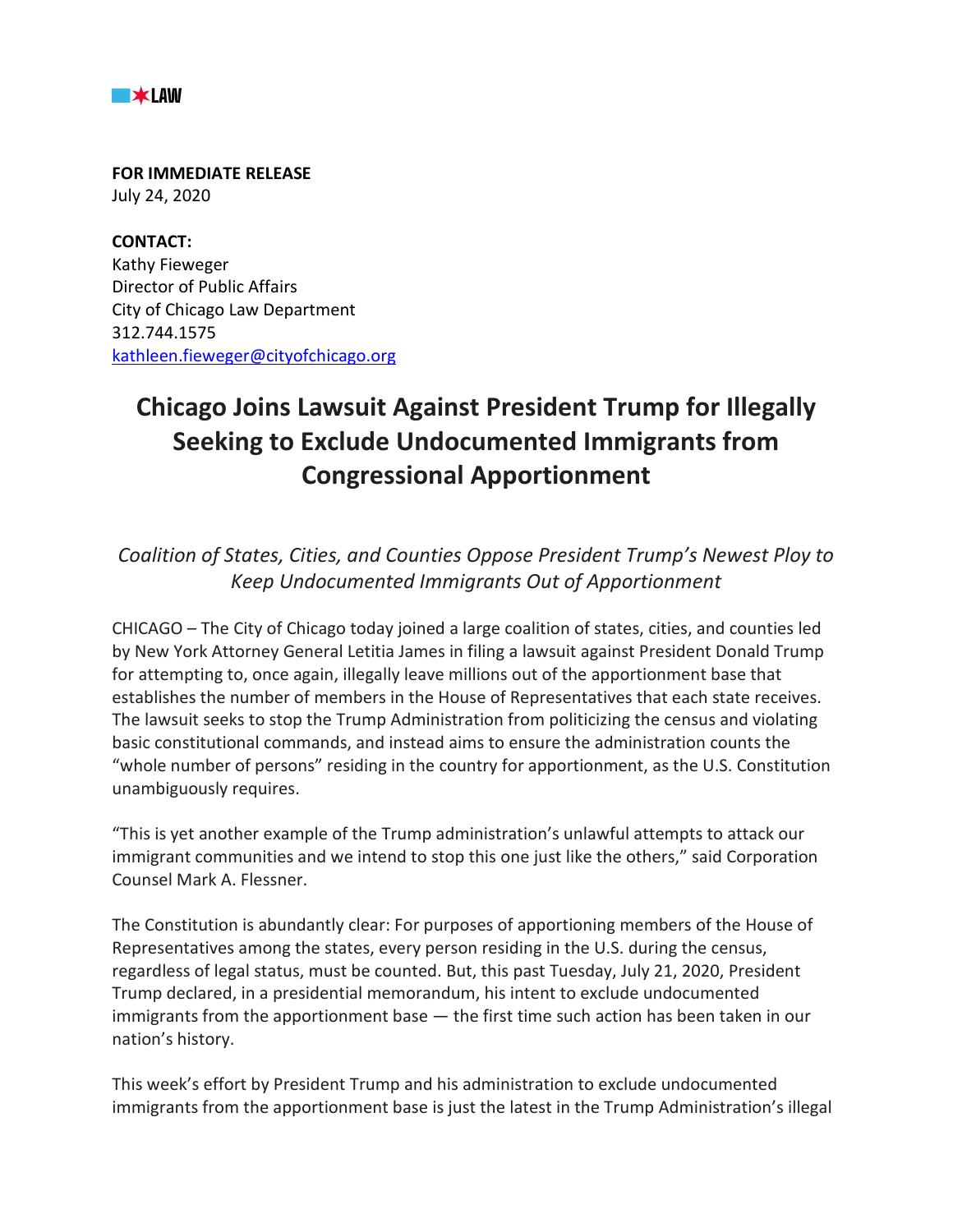

maneuvers to manipulate the census count and congressional apportionment. In 2018, Secretary Ross directed the Census Bureau to use the 2020 Decennial Census to demand information on the citizenship status of every resident in the country. After a legal battle that made its way through multiple federal courts last year, the U.S. Supreme Court ruled in favor of the plaintiffs and prohibited the Trump Administration from adding a citizenship question to the census. But the president's proclamation this week lays bare the real reason driving the addition of a citizenship question to the census: To exclude undocumented persons from the "whole number of persons" that constitutes the apportionment base and to discriminate against Hispanics and noncitizens.

The Fourteenth Amendment clearly states that "Representatives shall be apportioned among the several States according to their respective numbers, counting the whole number of persons in each State…" The framers of the Fourteenth Amendment deliberately chose the phrase "whole number of persons" to refer to *all* persons living in each state — including the entire immigrant population. In fact, as James Madison explained at this country's founding, the "fundamental principle" of the Constitution ensures that "the aggregate number of representatives allotted to the several states, is to be…founded on the aggregate number of inhabitants*.*" More than 200 years of history, practice, and judicial and administrative precedents have since established that the apportionment of representatives must be based on all persons living in each state, regardless of their citizenship or immigration status.

Finally, until the president's announcement this week, even other members of his administration have acknowledged that apportionment must be based on all persons. The person tasked with overseeing the census — Secretary Ross — testified under oath last year during a congressional committee hearing that "The constitutional mandate, sir, for the census is to try to count every person residing in the U.S. at their place of residence on the dates when the census is conducted" — making no mention of an individual's legal status.

In the lawsuit — filed against President Trump, the U.S. Department of Commerce, the U.S. Census Bureau, Commerce Secretary Wilbur Ross, and Census Director Steven Dillingham, and joined by 21 attorneys general, nine cities, four counties, and one combined city and county the coalition argues that apportionment based on a population count that unlawfully excludes undocumented immigrants will:

- Lead to the loss of congressional seats and presidential electors in the Electoral College,
- Skew the division of electoral districts within jurisdictions by impairing state and local redistricting efforts that rely on the census count,
- Reduce federal funds to state and local jurisdictions by deterring immigrants from responding to the decennial census that is currently underway, and
- Degrade the quality of census data that states and local jurisdictions rely on to perform critical governmental functions.